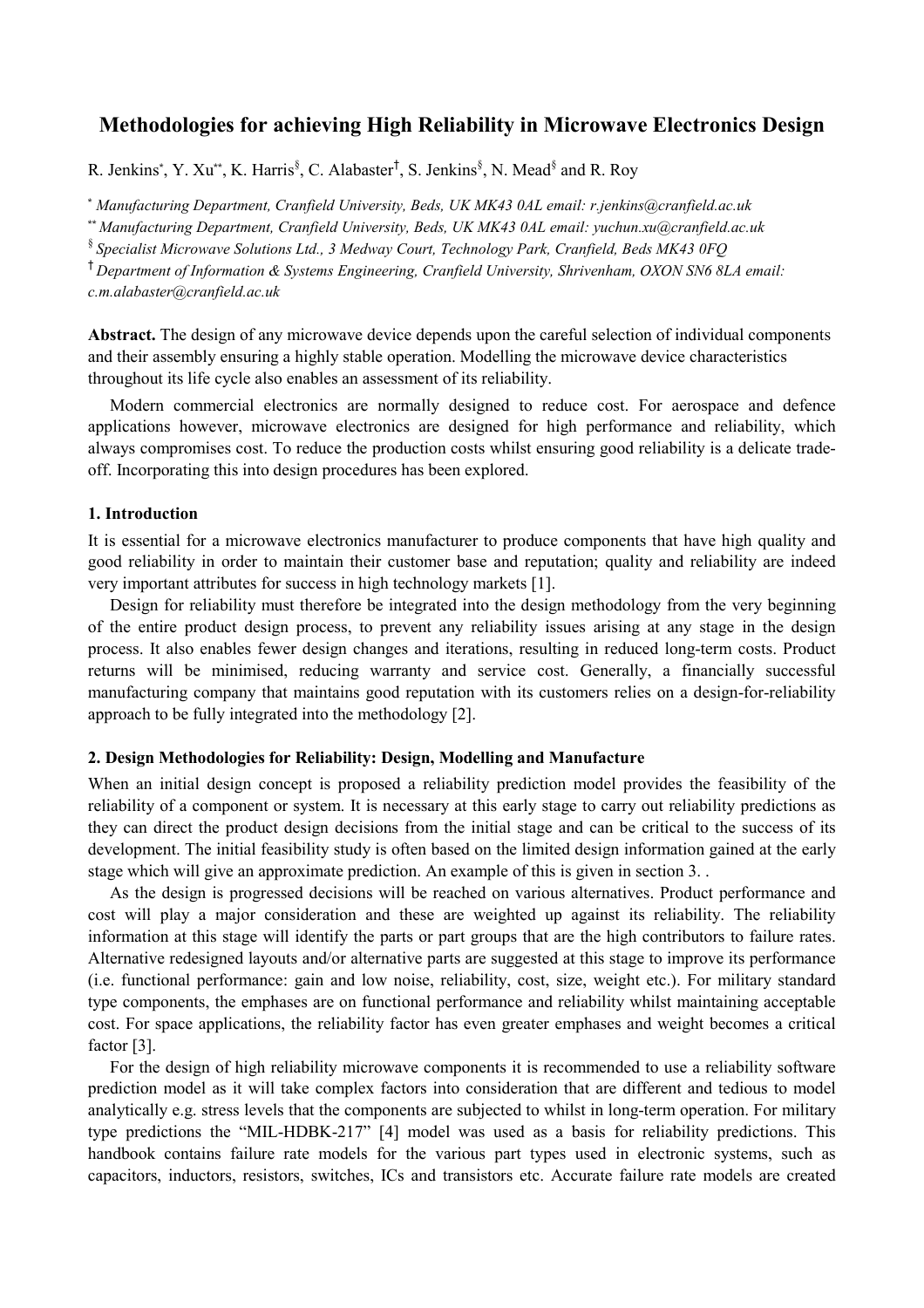from these components for a wide variety of electronic parts and systems, which are connected in series or in parallel.

Use of this model at Telcordia (formerly Bell Communications Research) found that it over exaggerated the failure rates for the commercial quality products at this company and, consequently, adapted the model for commercial-type products [5]. This modified model became known as "Telcordia SR-332".

Both, MIL-HDBK-217 and Telcordia SR-332 have been developed to automate and run as a software application for Windows e.g. "RelCalc for Windows" [6] or Relax Reliability Prediction [7]. User friendly programs, such as these, allow the mean time between failures of electronic components to be predicted to good accuracy; and are also backed up by analytical estimates of the reliability and a prediction of the failure rates. The design and manufacturing methodologies of high reliability microwave components include: the selection of materials and chip devices, design and manufacturing procedures with consideration for its operation conditions. All of these aspects will now be discussed.

#### *2.1 Component and Material Selection*

Design of microwave devices usually starts from the drawing process using design software packages. For design for high reliability, however, emphasis is placed on component selection at the initial stage as there are few specialist parts build for high reliability. Manufacturers of such parts include large semiconductor companies such as: Infineon and Microsemi, good quality materials are used e.g. GaN, Si, SiGe, SiC, GaAs and they are normally categorised separately under "Hi-Rel" products.

These highly reliable components are to be carefully bonded onto a quality substrate e.g. Alumina to produce a working board. The best quality materials for a substrate are therefore chosen.

#### *2.2 Computation Design for High Reliability*

Once the choices of components are known then the specialist microwave design packages can be used to design the layout and simulate its behavioural properties. The high quality design packages for microwave components are supplied by the companies of Agilent, AWR and Ansoft.

With microwave electronics, many of the chip components can be replaced with microstrip components, e.g. thin film resistors to replace chip resistors, microstrip gaps to replace chip capacitors and printed spirals to replace chip inductors. However, this approach has physical limitations with the parameter values of these devices, particularly with the range of capacitance achieved with gaps, so therefore, single or multi-layer capacitors would be bonded onto the substrate instead. The active solid-state components (bipolar transistors, FETs, chips etc.) are the least reliable devices on a microwave circuit board, which is mainly due to their higher complexity [4]. Printing these devices on a board would be very difficult, due to their complexity, nowadays, it is more practical to buy-in these parts from the Hi-Rel suppliers.

#### *2.3 Manufacturing Procedures*

The manufacturing processes for high quality and reliability are done more carefully and precisely than standard processes. A high temperature eutectic hard solder e.g. Au/Sn is more preferable instead of any soft solder (Pb/Sn), as this will eliminate solder creep and re-crystallisation [8]. The eutectic die bonding methods use more expensive type materials and the heating and cooling process takes longer. The processes for bonding wires onto the bare die to link the components together need to be done to ensure a robust joint, the wires themselves need to be doubled or tripled to minimise the chance of open circuit or electrical disconnections under mechanical stress.

Generally, high quality materials are chosen to prevent the long-term wear-out effects of fatigue, creep and corrosion and the manufacturing processes must be robust to prevent wear and tear of long-term usage. As these high quality materials, robust bonds and multiple connections are used the cost of production and labour are increased.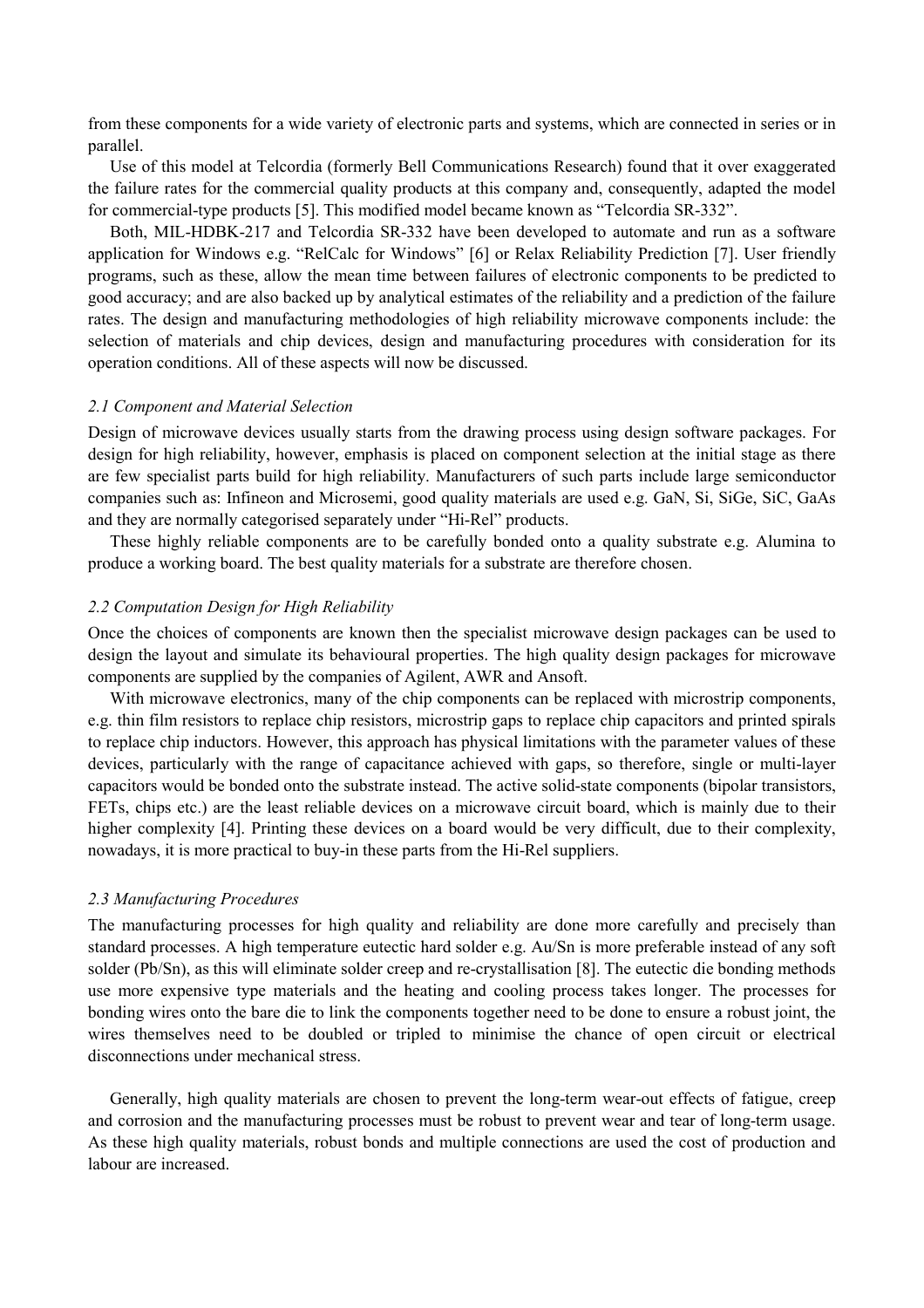Design for reliability also requires additional/improved technology to maintain the regulation of the power supply and other environmental conditions. These variables that affect the reliability of components will now be discussed along with the design and manufacturing procedures required to overcome these conditions.

### *2.4 Voltage Regulation*

All active microwave components are powered by a voltage supply, which can contain fluctuations. A major cause of component failures arise from surges in the power supply voltage or incorrectly applied voltage particularly during the initial stage of its operation. In order to prevent this from occurring it is essential that any supply of ac or dc voltage is properly regulated and any multiple voltage and current surges are correctly handled. The supply would therefore include voltage regulators possibly containing a TVS (Transient Voltage Suppression) circuit. Basic, low cost, microwave components would not include all of this extra circuitry, this would only be found in products where reliability is a strong requirement i.e. defence or space use. All of this extra circuitry, of course, adds to the cost of design and manufacture often increasing the price by a multiple of times.

### *2.5 Thermal Regulation*

For a reliable design, it is desirable to have maximum thermal conductivity throughout the circuit so that the most amount of heat is dissipated. This ensures that the temperature regulation of the circuit is maximised thus preventing any likelihood of overheating. Alumina is often used as a substrate which has good thermal conductivity; this effectively dissipates the heat generated by the semiconductor devices. A well designed circuit will also ensure that the devices are adequately separated from each other to prevent overheating. In some applications, the methods of radiating the heat away from components are also a major part of the overall design. Radiator fins with a high thermal conductivity are often used for this purpose. All other aspects of the circuit layout are designed to minimise thermal resistance and to withstand high thermal cycling.

#### *2.6 Environmental Regulation*

It is strongly preferred to package the electronic devices and components in hermetic packaging, for example GelPack or Micro-X, to ensure no water vapour or other contaminants enter the circuitry. For space and military applications the circuitry must also be protected against vibration and mechanical shock as well as changes in air pressure and temperature. The design layout and circuit devices are specially designed to handle the extremes of these conditions. Additional pre-cap inspections and tests are required before the protective enclosure is sealed.

# *2.7 Conclusions: Design and Manufacturing for Reliability*

In this section, many of the design and manufacturing considerations and procedures have been discussed. To summarise: components that are built for reliability require the technology to be radically different to those that are designed for cost. With the additional circuitry for power supply regulation, more sophisticated eutectic bonding methods, hermetic type packaging, additional connections and more inspections etc., the overall cost of production and labour are many times that for a commercial product. For defence, space and aerospace applications however, the benefits of greater reliability however out-weight this increased spending.

A method of reducing cost whilst maintaining high reliability is to design one complete component package which will contain the technology for a long-term reliable performance, whilst simplifying the design as much as possible. This simplicity may involve: fewer voltage regulators in a unit, fewer amplifier stages (but with higher gain in each), a redesigned board layout containing the minimum number of bare die. The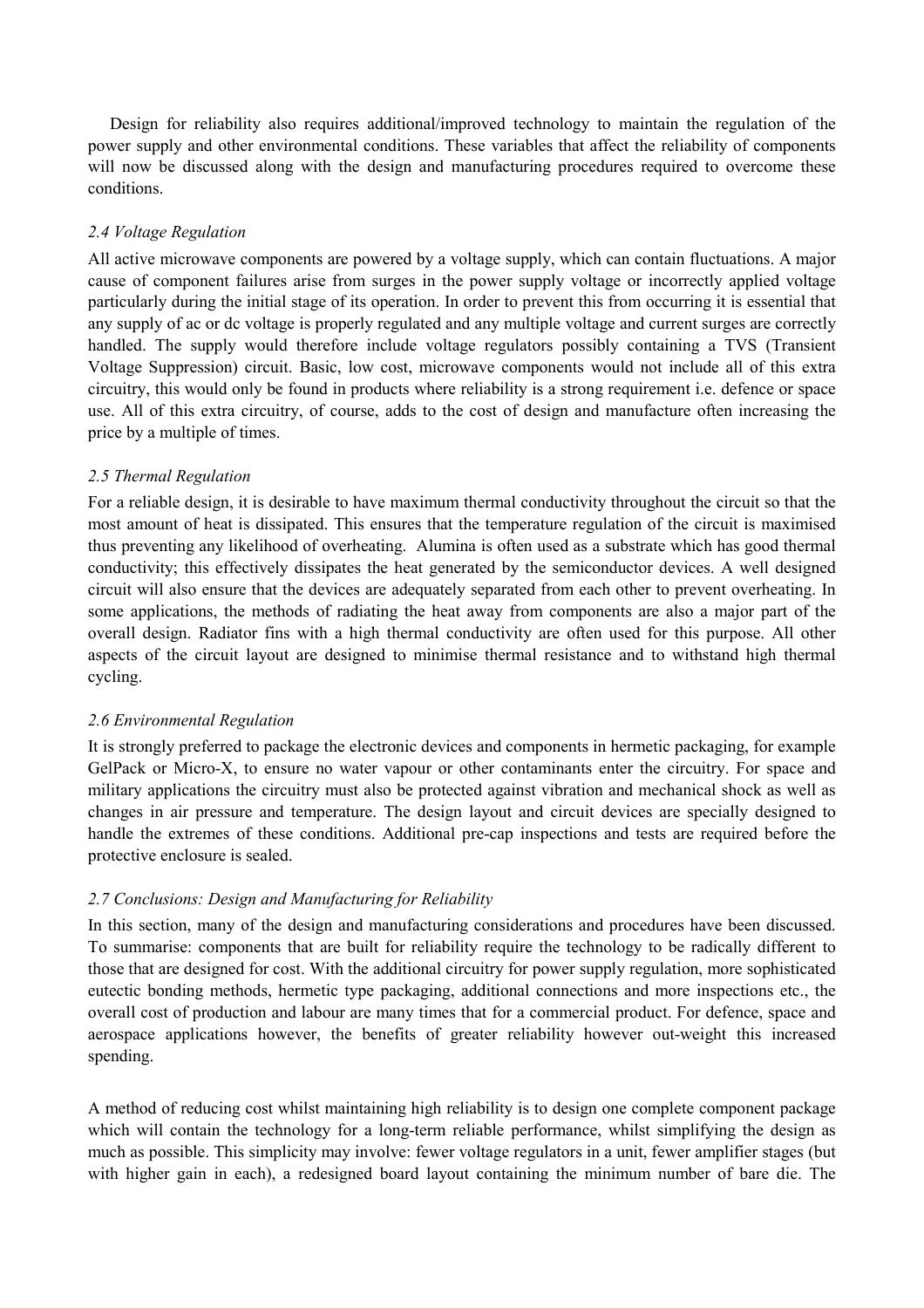electronics of the components can also be redesigned so that a slight deviation in the parameters values, e.g. capacitance, will have a lesser consequence on its performance. Any slight changes in the component values, caused by environmental conditions or prolonged use, would therefore have less affect on its performance.

# **3 Analytical Prediction Models**

In order to model the reliability of the system (containing a network of electronic devices) the failure rates of all the different parts are required. Information about the product's reliability is obtained from its operational life testing which involves power cycling, electrical and thermal stressing. This reliability information can be obtained directly from the manufacturer and from the prediction model containing this reliability data (e.g. "MIL-HDBK-217", see section 2).

As an example, let us assume that a simple VCO (Voltage Controlled Oscillator) contains 30 parts comprising: 1 bipolar transistor, 1 varactor, 3 inductors, 6 or more capacitors, 3 resistors and 16 microstrip line components. The reliability of each part will differ from each other: the mean time between failures MTBF (in hours) of each component are given as follows:-

1 bipolar transistor (MTBF= $0.6 \times 10^6$  h)

1 varactor (MTBF= $2.5 \times 10^6$  h)

3 inductors (MTBF= $6.0 \times 10^6$  h)

6 or more capacitors (MTBF=4.2  $\times$  10<sup>6</sup> h)

3 resistors (MTBF= $6.4 \times 10^6$  h)

16 microstrip line components (MTBF= $90 \times 10^6$  h)

The basic theory of reliability tells us that:

the failure rate is given as :  $\lambda = 1 / MTBF$ , (1)

and the reliability of each electronic component as a function of time can be written as:-

$$
R(t) = \exp(-\lambda t). \tag{2}
$$

Applying this theory to the system of microwave components we can deduce the reliability of each component in table 1.

| Component                  | MTBF $(\times$ million<br>hours) per<br>component | Failure Rate $\lambda$ (per<br>million hours) for<br>each component | Reliability R(t) per<br>component |
|----------------------------|---------------------------------------------------|---------------------------------------------------------------------|-----------------------------------|
| <b>Bipolar Transistor</b>  | 0.6                                               | 1.67                                                                | $\exp(-1.67t \times 10^{-6})$     |
| Varactor                   | 2.5                                               | 0.4                                                                 | $\exp(-0.4t \times 10^{-6})$      |
| Inductor                   | 6.0                                               | 0.167                                                               | $\exp(-0.167t \times 10^{-6})$    |
| Capacitor                  | 4.2                                               | 0.238                                                               | $\exp(-0.238t \times 10^{-6})$    |
| Resistor                   | 6.4                                               | 0.156                                                               | $\exp(-0.156t \times 10^{-6})$    |
| microstrip line<br>element | 90                                                | 0.011                                                               | exp $(-0.011t \times 10^{-6})$    |

Table 1. Table of reliability data for various components.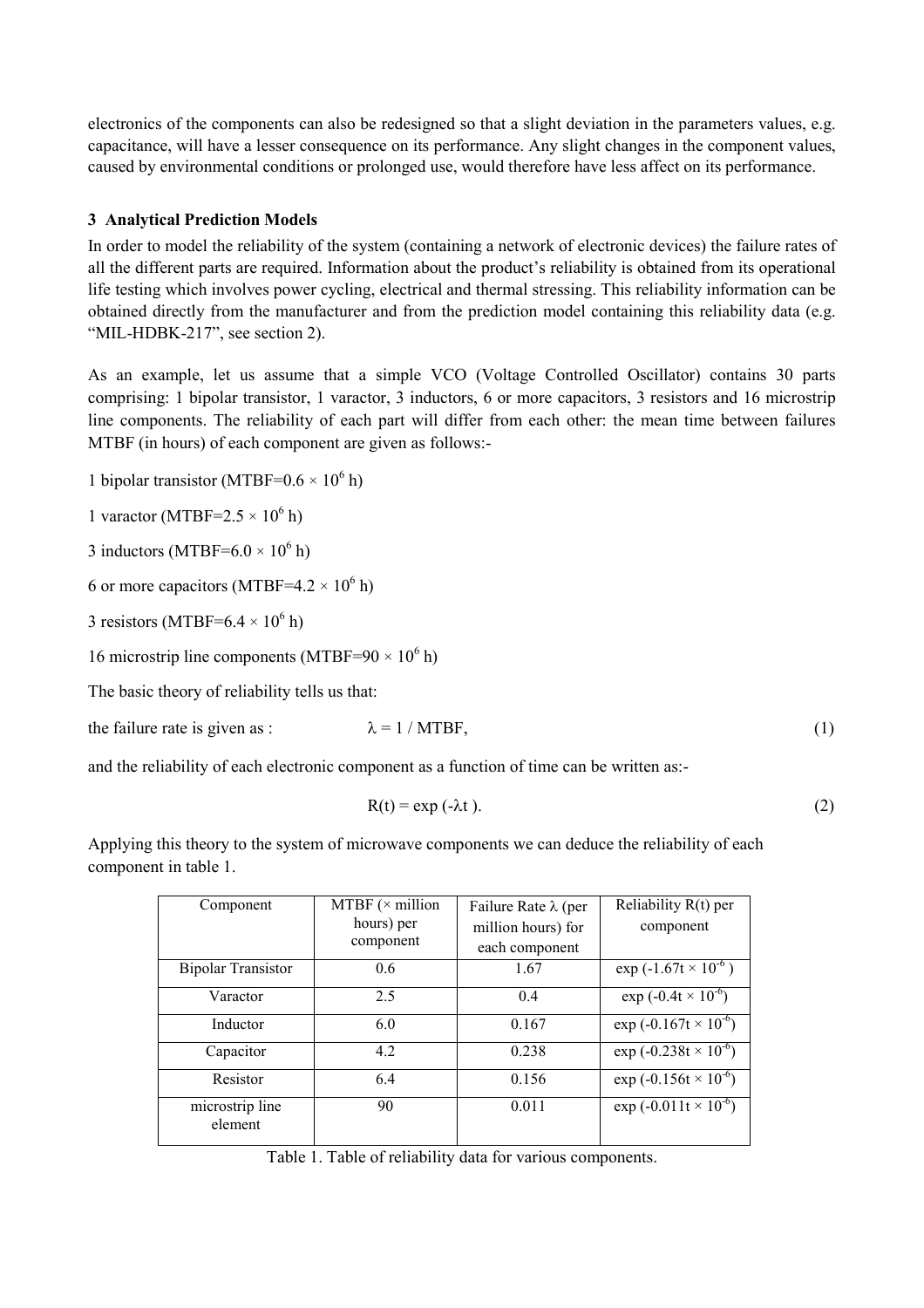In the specialist area of microwave technology, each microwave component is normally critical on the overall function and/or performance of the system. In this case we will assume a failure of any one of the components will have a consequence on the whole system.

The reliability of the system i.e. the probability that the system of components (in series) will work:  $R<sub>S</sub>$  is determined by equation 3: [9]

$$
R_s = R_1 R_2 R_3 ... R_n = \prod_{i=1}^n R_i
$$
\n(3)

where  $R_i$  is the reliability of the i'th part and n is the total number of parts.

Applying equation (3) to the data in table 1, the total reliability of the system can be determined as follows:-

$$
R_S = exp \{[-1.67t - 0.4t - (3 \times 0.167t) - (6 \times 0.238t) - (3 \times 0.156t) - (16 \times 0.011t)] \times 10^{-6}\}
$$
(4)  
:. 
$$
R_S = exp (-4.643t \times 10^{-6}).
$$
(5)

The MTBF for the whole system is:  $10^6 \div 4.643 = 215,400$  hours = 24.6 years.

Figure 1 shows equation (5) represented as a reliability chart. The chart shows the reliability of the system decreases approximately linearly with hours of operation.



Fig 1 Reliability of a typical microwave frequency source

This voltage controlled oscillator is build primarily for military use and is therefore inherently reliable. The components in these devices are therefore robust and there are few components. For a system containing say a hundred parts, the MTBF would become reduced to around four years. Many space systems do contain thousands of individual components, all of which are required to stay reliable for, at least a decade. Such systems would be designed for reliability as their main criterion.

Note that the analytical method shown above uses basic theory to illustrate the reliability of microwave electronics. More precise and complex calculations of electronic components are carried out using the computational methods as discussed in section 2. This would include more considerations about the environmental conditions and stress factors that the components are subjected to and more complex types of configurations involving parallel and series calculations.